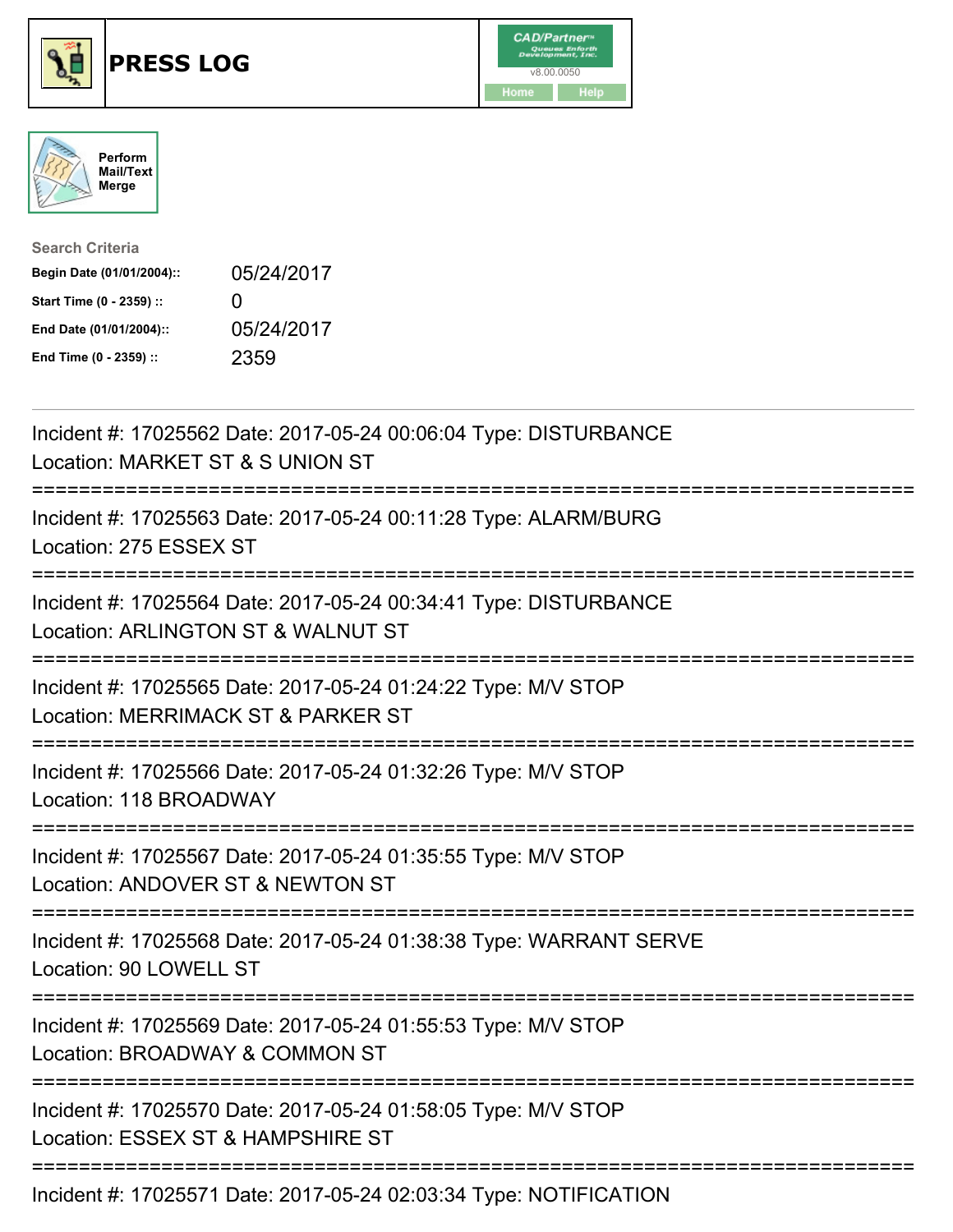Location: 20 BERNARD AV

| Incident #: 17025572 Date: 2017-05-24 02:08:45 Type: M/V STOP<br>Location: E HAVERHILL ST & FERRY ST        |
|-------------------------------------------------------------------------------------------------------------|
| Incident #: 17025573 Date: 2017-05-24 02:17:30 Type: MEDIC SUPPORT<br>Location: BROADWAY & HAVERHILL ST     |
| Incident #: 17025574 Date: 2017-05-24 02:20:10 Type: M/V STOP<br>Location: 134 MARGIN ST                    |
| Incident #: 17025575 Date: 2017-05-24 02:21:20 Type: SUS PERS/MV<br>Location: 383 HAVERHILL ST              |
| Incident #: 17025576 Date: 2017-05-24 02:22:59 Type: M/V STOP<br>Location: MT VERNON ST & S BROADWAY        |
| Incident #: 17025577 Date: 2017-05-24 02:38:59 Type: M/V STOP<br><b>Location: CENTRAL BRIDGE</b>            |
| Incident #: 17025578 Date: 2017-05-24 02:41:46 Type: M/V STOP<br>Location: ESSEX ST & MILL ST               |
| Incident #: 17025579 Date: 2017-05-24 02:44:21 Type: M/V STOP<br>Location: MERRIMACK ST & PARKER ST         |
| Incident #: 17025580 Date: 2017-05-24 02:51:43 Type: M/V STOP<br>Location: FRANKLIN ST & HAVERHILL ST       |
| Incident #: 17025581 Date: 2017-05-24 03:24:45 Type: M/V STOP<br>Location: AMES ST & OLIVE AV               |
| Incident #: 17025582 Date: 2017-05-24 03:36:36 Type: M/V STOP<br>Location: HAMPSHIRE ST & PARK ST           |
| Incident #: 17025583 Date: 2017-05-24 03:58:22 Type: DRUG OVERDOSE<br>Location: S UNION ST & SPRINGFIELD ST |
| Incident #: 17025584 Date: 2017-05-24 05:06:54 Type: M/V STOP<br>Location: MERRIMACK ST & S BROADWAY        |
| Incident #: 17025585 Date: 2017-05-24 06:35:02 Type: B&E/MV/PAST                                            |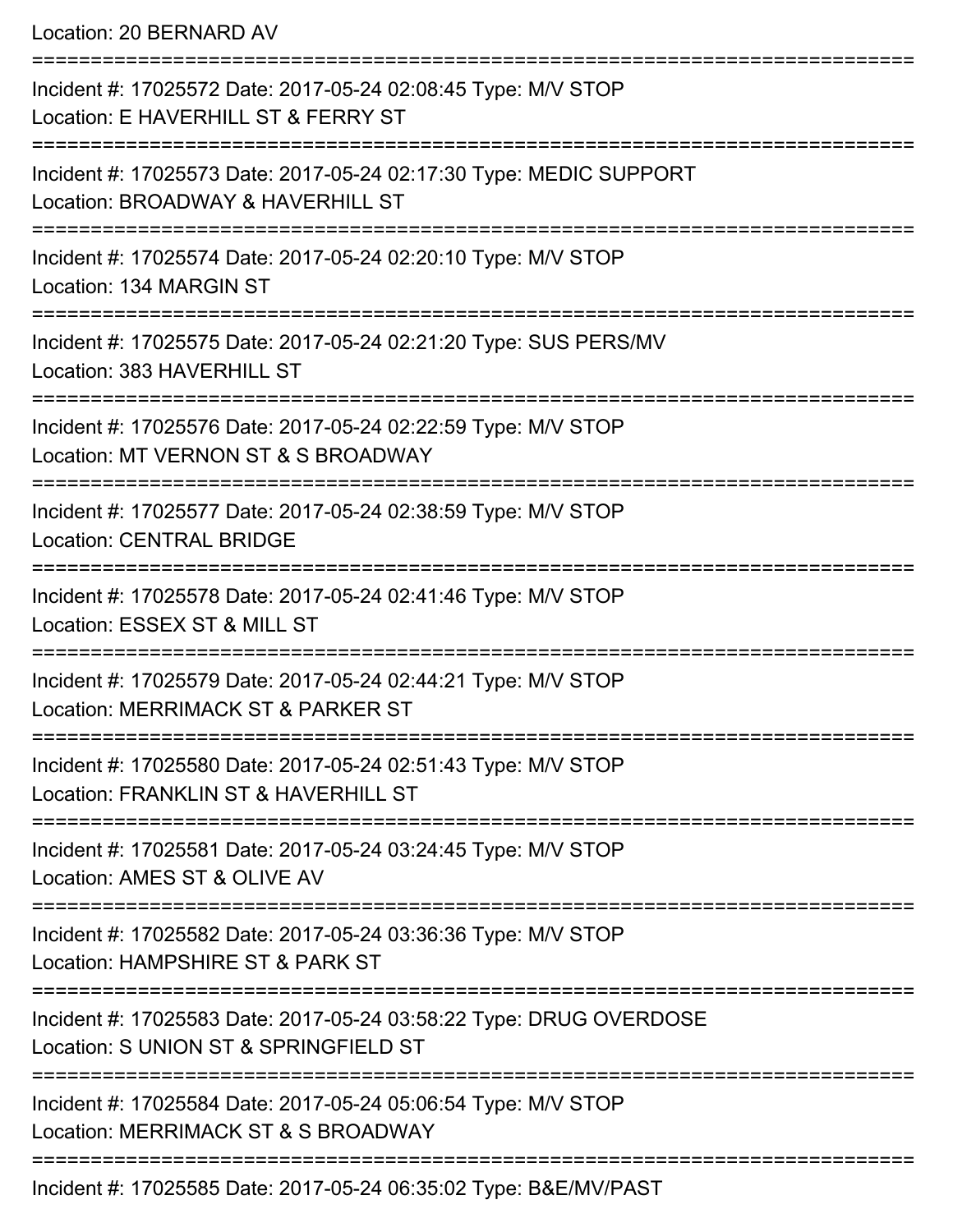| Incident #: 17025586 Date: 2017-05-24 07:08:46 Type: KEEP PEACE<br>Location: 600 BROADWAY                                        |
|----------------------------------------------------------------------------------------------------------------------------------|
| Incident #: 17025587 Date: 2017-05-24 07:13:12 Type: PARK & WALK<br>Location: 205 BROADWAY                                       |
| Incident #: 17025588 Date: 2017-05-24 07:15:50 Type: TOW/REPOSSED<br>Location: 16 CAMELLA TEOLI WY #D                            |
| Incident #: 17025589 Date: 2017-05-24 07:34:02 Type: CK WELL BEING<br>Location: 114 & 495                                        |
| Incident #: 17025590 Date: 2017-05-24 07:49:55 Type: UNWANTEDGUEST<br>Location: SEVEN ELEVEN / 370 BROADWAY<br>:================ |
| Incident #: 17025591 Date: 2017-05-24 07:53:03 Type: KEEP PEACE<br>Location: 64 MYRTLE ST                                        |
| Incident #: 17025592 Date: 2017-05-24 08:07:09 Type: DISABLED MV<br>Location: BERKELEY ST & BRUCE ST                             |
| Incident #: 17025593 Date: 2017-05-24 08:24:41 Type: M/V STOP<br>Location: LAWRENCE ST & MYRTLE ST                               |
| Incident #: 17025594 Date: 2017-05-24 08:50:38 Type: CK WELL BEING<br>Location: CVS PHARMACY / 205 S BROADWAY                    |
| Incident #: 17025595 Date: 2017-05-24 09:02:48 Type: ALARMS<br>Location: LIFESTYLES FURNITURE / 33 S BROADWAY                    |
| Incident #: 17025596 Date: 2017-05-24 09:10:56 Type: VIO CITY ORD<br>Location: 1 PLATT CT                                        |
| Incident #: 17025597 Date: 2017-05-24 09:24:51 Type: AUTO ACC/NO PI<br>Location: HAWLEY ST & S BROADWAY                          |
| Incident #: 17025598 Date: 2017-05-24 09:34:46 Type: WARRANT SERVE<br>Location: 23 MILFORD ST                                    |
| Incident #: 17025599 Date: 2017-05-24 09:40:44 Type: M/V STOP                                                                    |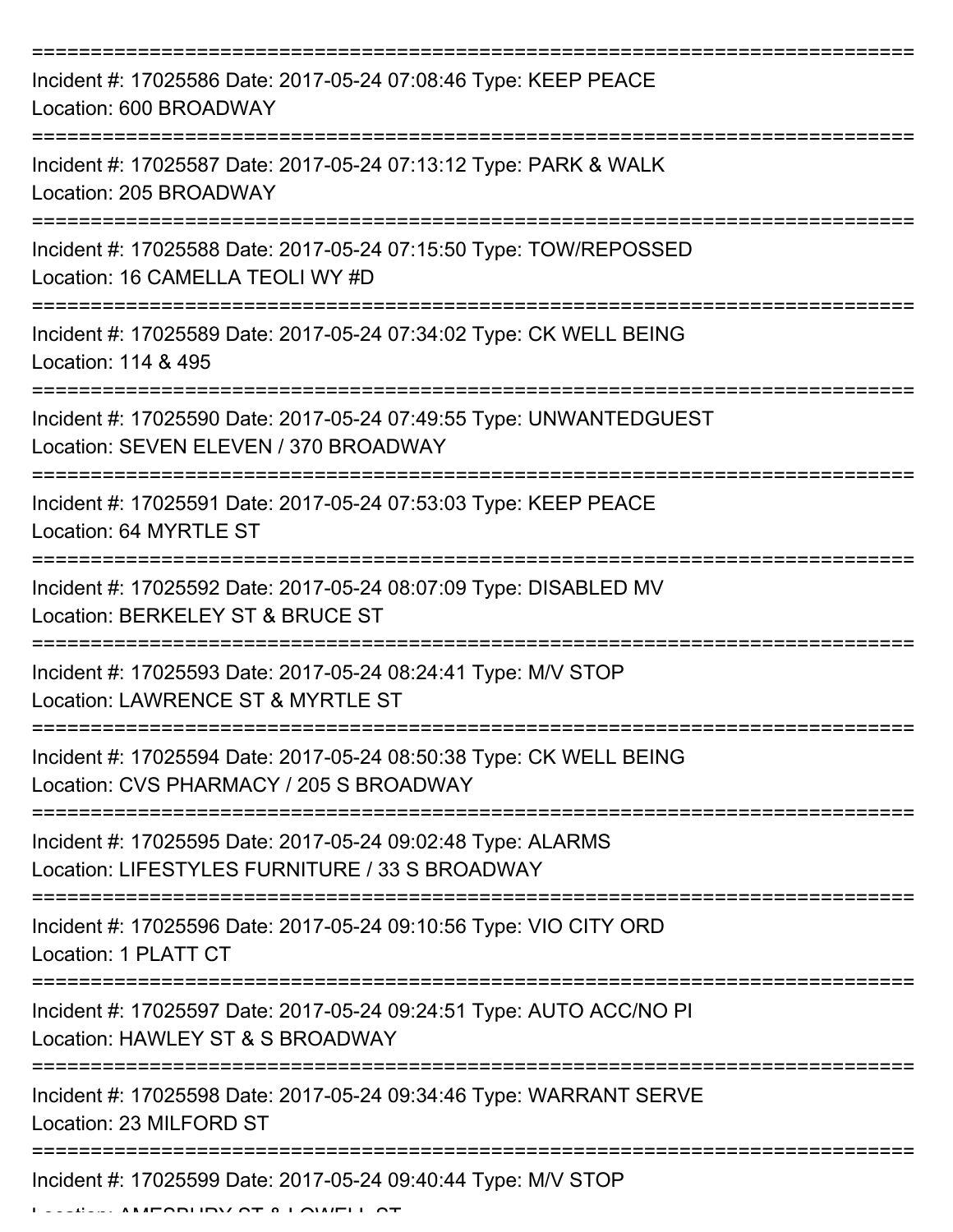| Incident #: 17025600 Date: 2017-05-24 09:43:14 Type: NOTIFICATION<br>Location: 10 WINSLOW PL FL 3             |
|---------------------------------------------------------------------------------------------------------------|
| Incident #: 17025601 Date: 2017-05-24 09:47:31 Type: NOTIFICATION<br>Location: 40 CRESCENT ST                 |
| Incident #: 17025602 Date: 2017-05-24 09:49:18 Type: PARK & WALK<br>Location: BRADFORD ST & BROADWAY          |
| Incident #: 17025603 Date: 2017-05-24 09:53:07 Type: GENERAL SERV<br>Location: 270 S BROADWAY                 |
| Incident #: 17025604 Date: 2017-05-24 09:58:22 Type: M/V STOP<br><b>Location: MANN ST</b>                     |
| Incident #: 17025605 Date: 2017-05-24 10:01:54 Type: WARRANT SERVE<br><b>Location: CENTRAL BRIDGE</b>         |
| Incident #: 17025606 Date: 2017-05-24 10:07:46 Type: WARRANT SERVE<br><b>Location: MANCHESTER ST</b>          |
| Incident #: 17025607 Date: 2017-05-24 10:21:35 Type: GENERAL SERV<br>Location: 380 HAVERHILL ST               |
| Incident #: 17025608 Date: 2017-05-24 10:21:42 Type: WARRANT SERVE<br>Location: 17 SPRING ST                  |
| Incident #: 17025609 Date: 2017-05-24 10:23:41 Type: M/V STOP<br>Location: 148 MARGIN ST                      |
| Incident #: 17025610 Date: 2017-05-24 10:27:40 Type: M/V STOP<br><b>Location: BLANCHARD ST</b>                |
| Incident #: 17025611 Date: 2017-05-24 10:30:07 Type: GENERAL SERV<br>Location: ROLLINS SCHOOL / 451 HOWARD ST |
| Incident #: 17025612 Date: 2017-05-24 10:38:14 Type: CK WELL BEING<br>Location: 499 ESSEX ST                  |
| Incident #: 17025613 Date: 2017-05-24 10:38:45 Type: M/V STOP                                                 |

Location: HAVEDHILL ST & MADCIN ST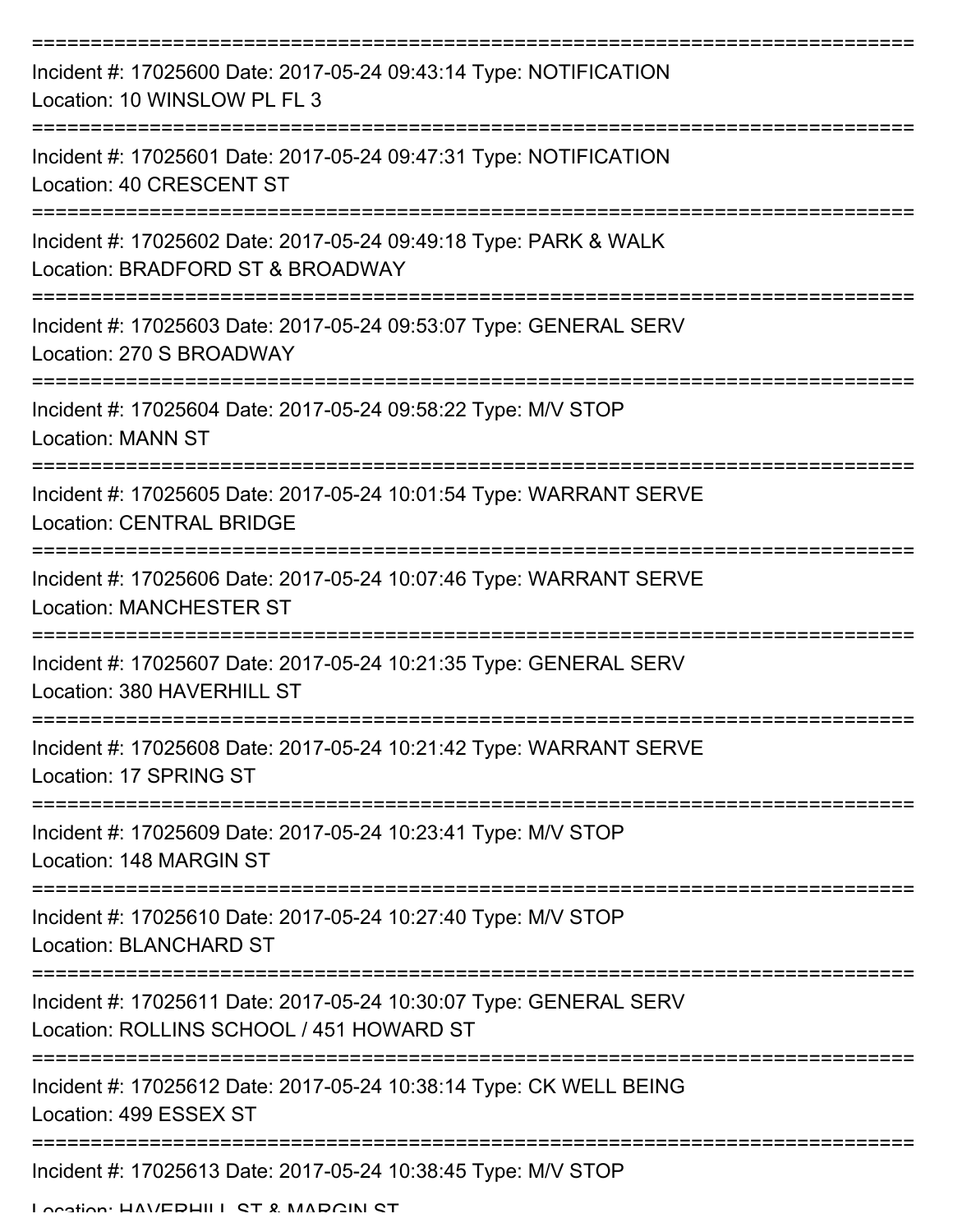| Incident #: 17025614 Date: 2017-05-24 10:41:50 Type: SUS PERS/MV<br>Location: JACKSON ST & KENDRICK ST |
|--------------------------------------------------------------------------------------------------------|
| Incident #: 17025615 Date: 2017-05-24 10:46:58 Type: DISTURBANCE<br>Location: 41 WEST ST               |
| Incident #: 17025616 Date: 2017-05-24 10:52:34 Type: B&E/PAST<br>Location: 20 EATON ST                 |
| Incident #: 17025617 Date: 2017-05-24 10:56:03 Type: SUS PERS/MV<br>Location: 383 HAVERHILL ST         |
| Incident #: 17025618 Date: 2017-05-24 10:58:42 Type: PARK & WALK<br>Location: S UNION ST & SALEM ST    |
| Incident #: 17025619 Date: 2017-05-24 10:59:17 Type: PARK & WALK<br>Location: BRADFORD ST & BROADWAY   |
| Incident #: 17025620 Date: 2017-05-24 11:08:31 Type: MEDIC SUPPORT<br>Location: 352 PROSPECT ST        |
| Incident #: 17025621 Date: 2017-05-24 11:41:19 Type: AUTO ACC/NO PI<br>Location: 232 LAWRENCE ST       |
| Incident #: 17025622 Date: 2017-05-24 11:45:27 Type: M/V STOP<br>Location: ANDOVER ST & WINTHROP AV    |
| Incident #: 17025623 Date: 2017-05-24 11:50:35 Type: M/V STOP<br>Location: 74 BENNINGTON ST            |
| Incident #: 17025624 Date: 2017-05-24 11:54:00 Type: M/V STOP<br>Location: PHILLIPS ST & SALEM ST      |
| Incident #: 17025625 Date: 2017-05-24 11:54:33 Type: M/V STOP<br>Location: CAMBRIDGE ST & WINTHROP AV  |
| Incident #: 17025626 Date: 2017-05-24 12:02:17 Type: M/V STOP<br>Location: BOXFORD ST & WINTHROP AV    |
| Incident #: 17025627 Date: 2017-05-24 12:02:59 Type: KEEP PEACE                                        |

Location: 27 FAIRMONT ST FL 1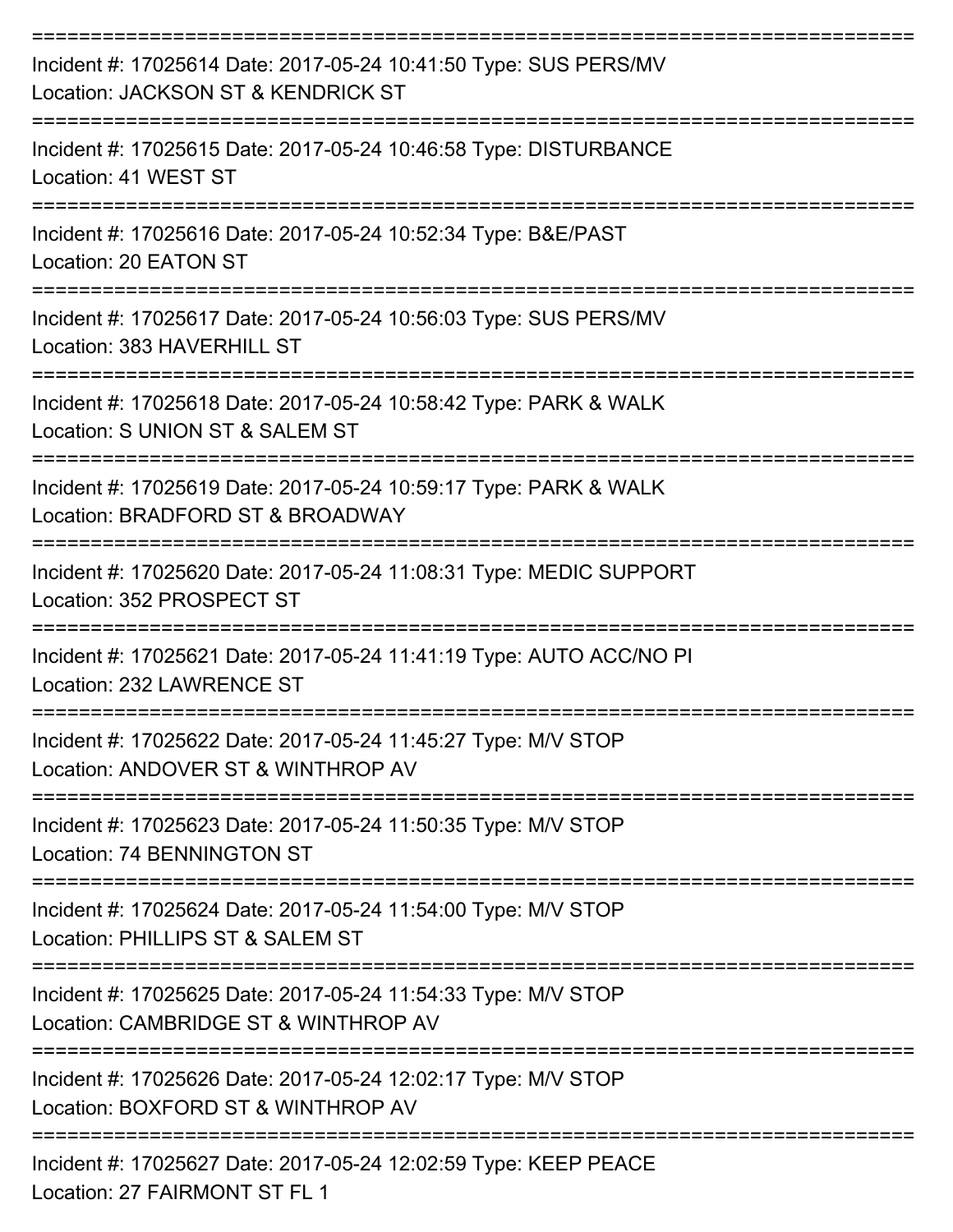| Incident #: 17025628 Date: 2017-05-24 12:10:04 Type: MEDIC SUPPORT<br>Location: 592 ESSEX ST                |
|-------------------------------------------------------------------------------------------------------------|
| Incident #: 17025629 Date: 2017-05-24 12:13:43 Type: WARRANT SERVE<br>Location: 41 FERN ST                  |
| Incident #: 17025630 Date: 2017-05-24 12:18:49 Type: INVEST CONT<br>Location: CUMBERLAND FARMS / S BRAODWAY |
| Incident #: 17025631 Date: 2017-05-24 12:22:04 Type: MEDIC SUPPORT<br>Location: 197 PROSPECT ST FL 3        |
| Incident #: 17025632 Date: 2017-05-24 12:27:48 Type: SUS PERS/MV<br><b>Location: WEST ST</b>                |
| Incident #: 17025633 Date: 2017-05-24 12:33:09 Type: INVEST CONT<br>Location: 125 BROOKFIELD ST             |
| Incident #: 17025634 Date: 2017-05-24 12:43:14 Type: M/V STOP<br>Location: LORING ST & SALEM ST             |
| Incident #: 17025638 Date: 2017-05-24 12:54:37 Type: INVESTIGATION<br>Location: ESSEX ST & WINTER ST        |
| Incident #: 17025635 Date: 2017-05-24 12:54:57 Type: M/V STOP<br>Location: CROSBY ST & S BROADWAY           |
| Incident #: 17025636 Date: 2017-05-24 12:55:52 Type: INVEST CONT<br>Location: 125 BROOKFIELD ST             |
| Incident #: 17025637 Date: 2017-05-24 12:58:39 Type: COURT DOC SERVE<br>Location: 65 PARK ST #4             |
| Incident #: 17025639 Date: 2017-05-24 13:20:48 Type: TOW OF M/V<br>Location: 57 BUTLER ST                   |
| Incident #: 17025641 Date: 2017-05-24 13:29:42 Type: SUS PERS/MV<br>Location: SPEEDWAY / 550 BROADWAY       |
| Incident #: 17025640 Date: 2017-05-24 13:31:26 Type: TOW OF M/V<br>Location: APPLETON ST & ESSEX ST         |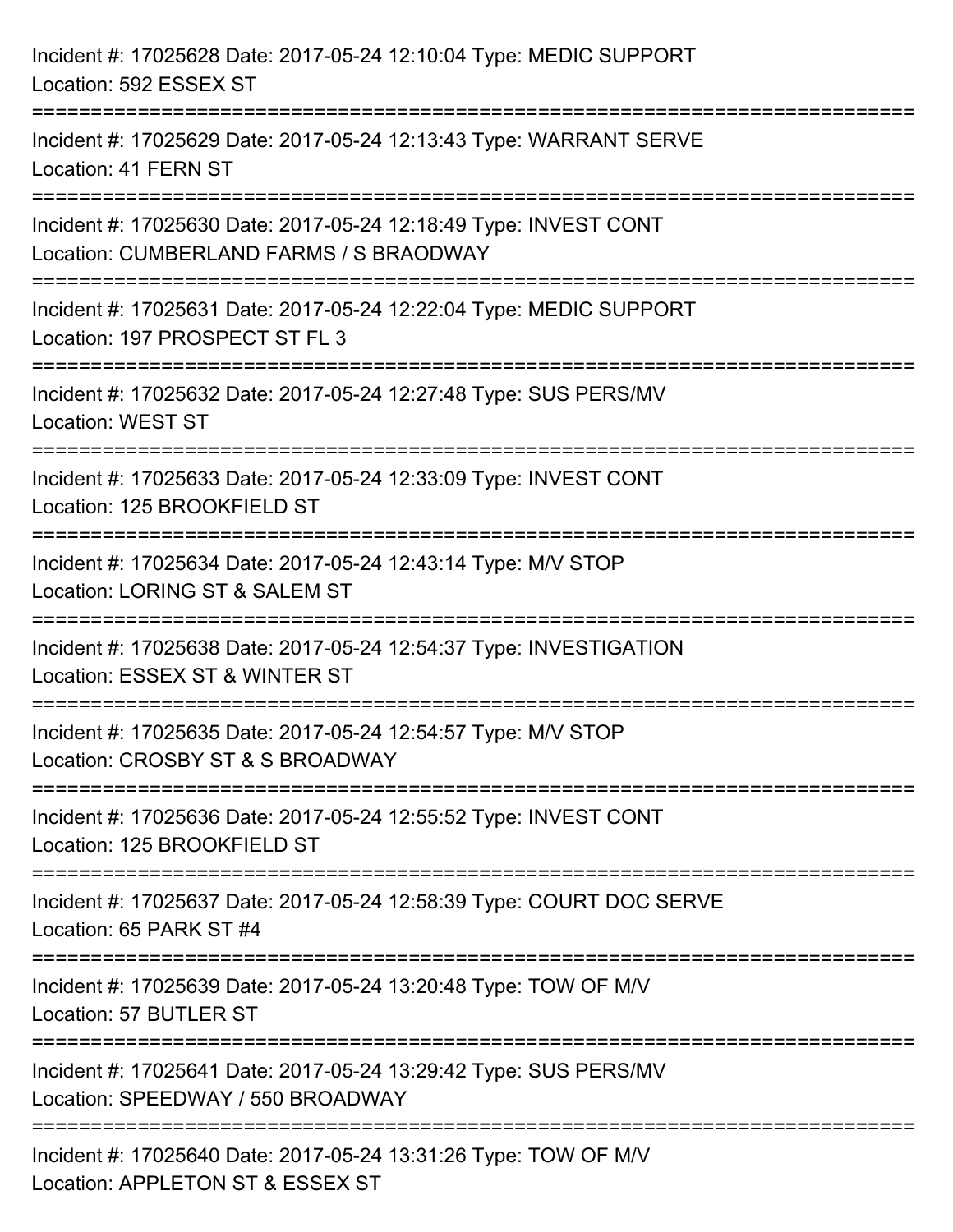| Incident #: 17025642 Date: 2017-05-24 13:55:41 Type: M/V STOP<br><b>Location: 0 FALLS BRIDGE</b>                                         |
|------------------------------------------------------------------------------------------------------------------------------------------|
| Incident #: 17025643 Date: 2017-05-24 13:56:51 Type: TRESPASSING<br><b>Location: 280 MERRIMACK ST</b>                                    |
| Incident #: 17025644 Date: 2017-05-24 14:00:30 Type: MEDIC SUPPORT<br>Location: 101 PARKER ST                                            |
| Incident #: 17025645 Date: 2017-05-24 14:05:53 Type: MAL DAMAGE<br>Location: 70 N PARISH RD                                              |
| Incident #: 17025646 Date: 2017-05-24 14:06:02 Type: SEX OFFENDER<br>Location: 90 LOWELL ST                                              |
| Incident #: 17025647 Date: 2017-05-24 14:10:59 Type: MEDIC SUPPORT<br>Location: WEST ST AUTO / 136 WEST ST                               |
| Incident #: 17025648 Date: 2017-05-24 14:18:24 Type: INVESTIGATION<br>Location: LAZARUS HOUSE / 260 PARK                                 |
| Incident #: 17025649 Date: 2017-05-24 14:19:07 Type: MV/BLOCKING<br>Location: 46 MORTON ST                                               |
| Incident #: 17025650 Date: 2017-05-24 14:24:12 Type: HIT & RUN M/V<br>Location: MT VERNON ST & S BROADWAY                                |
| Incident #: 17025651 Date: 2017-05-24 14:31:22 Type: M/V STOP<br>Location: BRADFORD ST & HAMPSHIRE ST<br>=============================== |
| Incident #: 17025652 Date: 2017-05-24 14:32:24 Type: LIC PLATE STO<br>Location: 21 BROMFIELD ST                                          |
| Incident #: 17025653 Date: 2017-05-24 14:34:04 Type: INVESTIGATION<br>Location: 43 FALMOUTH ST                                           |
| Incident #: 17025654 Date: 2017-05-24 14:34:34 Type: AUTO ACC/NO PI<br>Location: AMESBURY ST & LOWELL ST                                 |
| --------------------------<br>Incident #: 17025655 Date: 2017-05-24 14:36:33 Type: WARRANT SERVE<br>Location: 96 ASHLAND ST              |

===========================================================================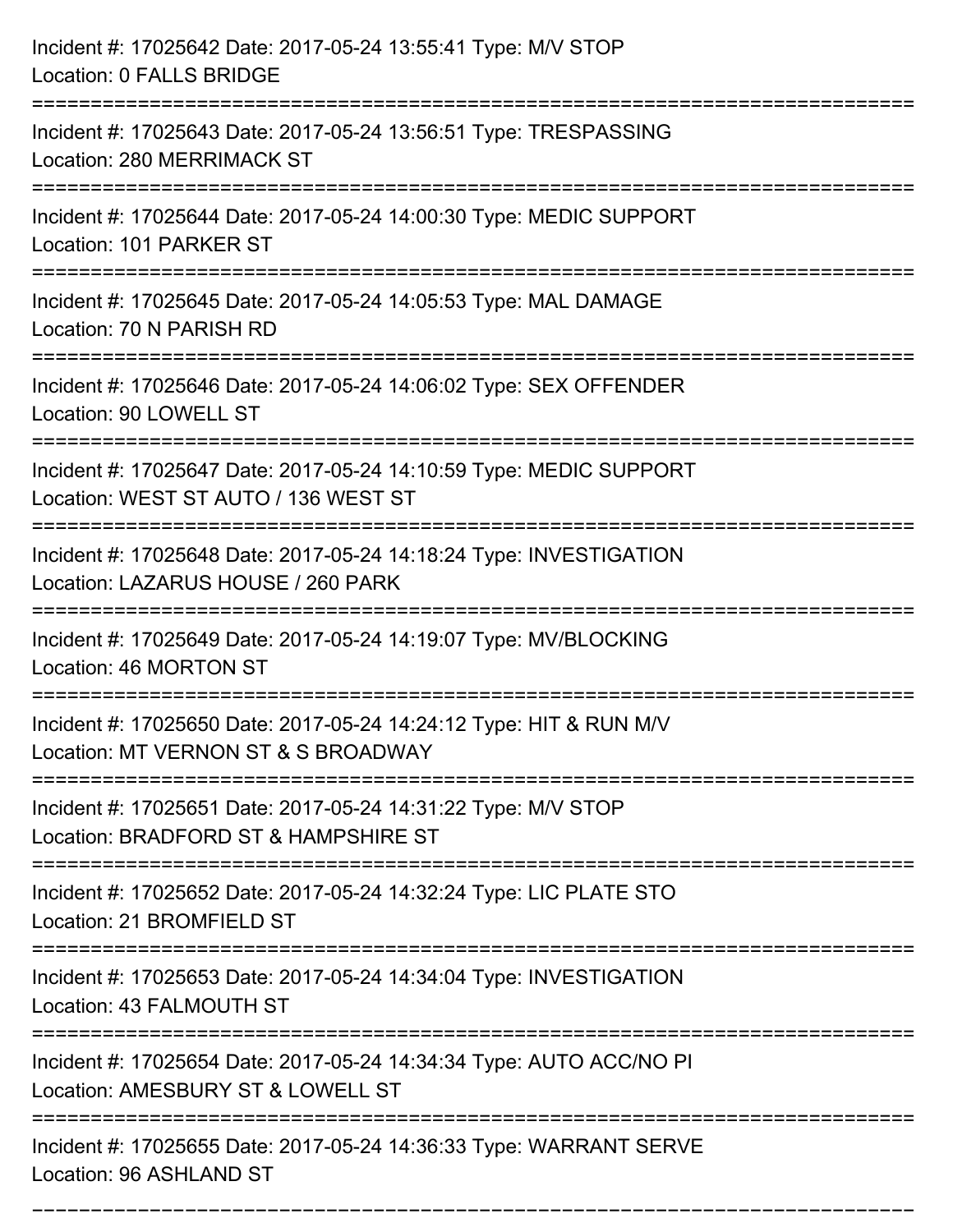| Incident #: 17025656 Date: 2017-05-24 14:41:17 Type: B&E/PROG<br>Location: 82 KINGSTON ST                                                   |
|---------------------------------------------------------------------------------------------------------------------------------------------|
| Incident #: 17025657 Date: 2017-05-24 14:45:45 Type: UNKNOWN PROB<br>Location: 248 BROADWAY                                                 |
| Incident #: 17025659 Date: 2017-05-24 14:45:58 Type: AUTO ACC/NO PI<br>Location: HOWARD ST & PLATT ST<br>==================                 |
| Incident #: 17025658 Date: 2017-05-24 14:55:13 Type: M/V STOP<br>Location: PARKER ST & SPRINGFIELD ST                                       |
| Incident #: 17025660 Date: 2017-05-24 15:01:53 Type: AUTO ACC/PED<br>Location: HEWITT LIQUORS / 109 LAWRENCE ST<br>======================== |
| Incident #: 17025661 Date: 2017-05-24 15:06:36 Type: INVESTIGATION<br>Location: 82 KINGSTON ST                                              |
| Incident #: 17025662 Date: 2017-05-24 15:09:01 Type: M/V STOP<br>Location: 180 PROSPECT ST<br>====================================          |
| Incident #: 17025663 Date: 2017-05-24 15:11:37 Type: M/V STOP<br>Location: BROADWAY & LOWELL ST                                             |
| Incident #: 17025664 Date: 2017-05-24 15:13:34 Type: AUTO ACC/UNK PI<br>Location: FOSTER ST & SALEM ST                                      |
| Incident #: 17025666 Date: 2017-05-24 15:16:53 Type: ALARM/BURG<br>Location: 98 BRADFORD ST #A                                              |
| Incident #: 17025665 Date: 2017-05-24 15:17:23 Type: AUTO ACC/PI<br>Location: WINTHROP AV                                                   |
| Incident #: 17025667 Date: 2017-05-24 15:22:43 Type: WARRANT SERVE<br>Location: S UNION ST & SALEM ST                                       |
| Incident #: 17025668 Date: 2017-05-24 15:24:00 Type: M/V STOP<br>Location: CANAL ST & FRANKLIN ST                                           |
| Incident #: 17025671 Date: 2017-05-24 15:24:10 Type: AUTO ACC/NO PI<br>Location: PEREZ FUNERAL HOME / S BROADWAY & FARLEY                   |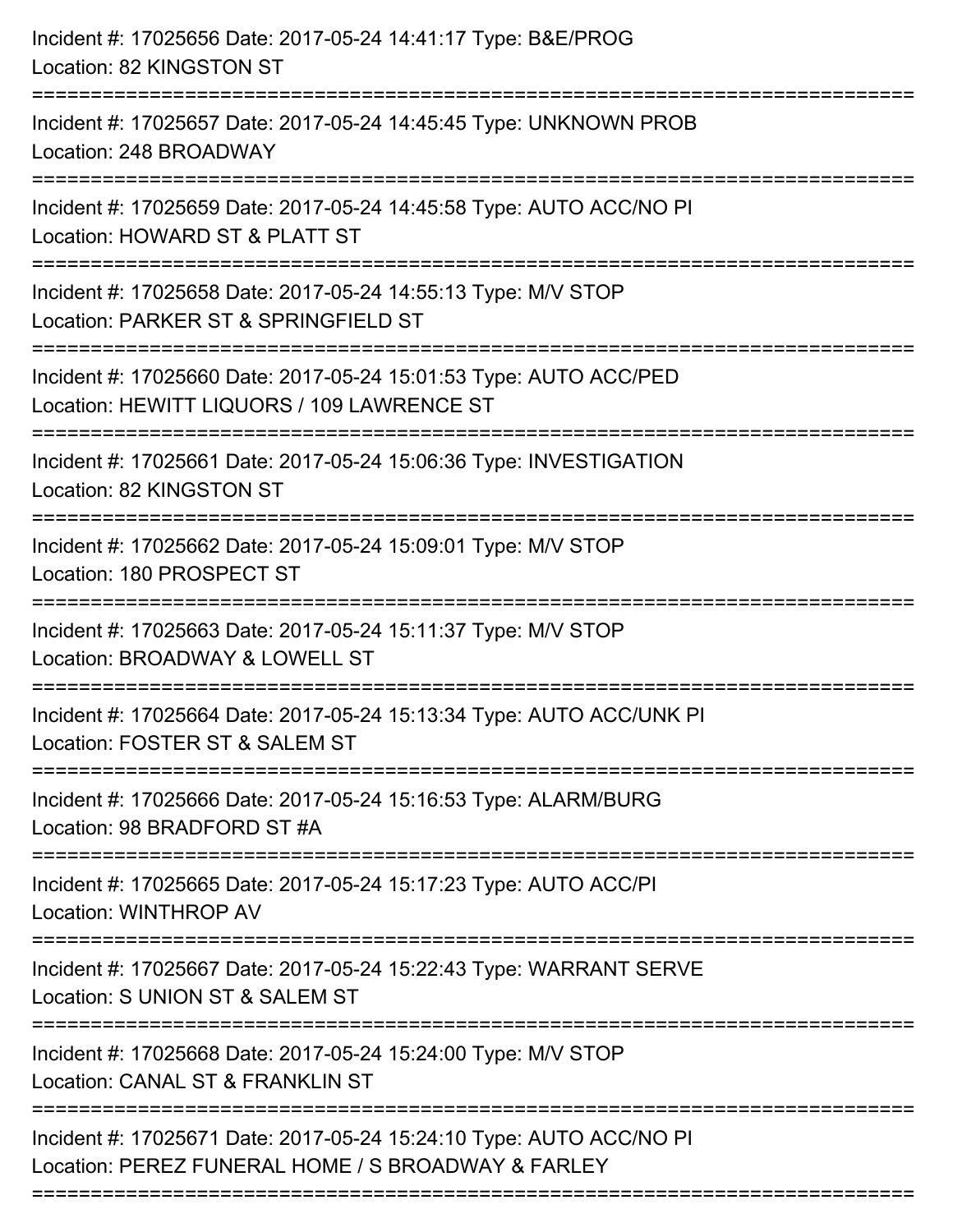Location: 383 HAVERHILL ST

| Incident #: 17025670 Date: 2017-05-24 15:25:47 Type: M/V STOP<br>Location: CAMBRIDGE ST & WINTHROP AV                                                    |
|----------------------------------------------------------------------------------------------------------------------------------------------------------|
| Incident #: 17025672 Date: 2017-05-24 15:26:30 Type: AUTO ACC/NO PI<br>Location: 16 GREEN ST                                                             |
| Incident #: 17025673 Date: 2017-05-24 15:31:12 Type: ALARM/BURG<br>Location: 189 ARLINGTON ST #2                                                         |
| Incident #: 17025674 Date: 2017-05-24 15:41:03 Type: MAL DAMAGE<br>Location: 345 BROADWAY                                                                |
| Incident #: 17025675 Date: 2017-05-24 15:46:54 Type: M/V STOP<br>Location: HAMPSHIRE ST & LOWELL ST                                                      |
| Incident #: 17025676 Date: 2017-05-24 15:57:17 Type: INVEST CONT<br>Location: 82 KINGSTON ST                                                             |
| Incident #: 17025678 Date: 2017-05-24 16:10:39 Type: THREATS<br>Location: 136 BOXFORD ST FL 1                                                            |
| Incident #: 17025677 Date: 2017-05-24 16:11:11 Type: M/V STOP<br>Location: EXETER ST & GRAFTON ST                                                        |
| Incident #: 17025679 Date: 2017-05-24 16:16:28 Type: ASSSIT AMBULANC<br>Location: 34 HAVERHILL ST                                                        |
| =======================<br>=================================<br>Incident #: 17025680 Date: 2017-05-24 16:19:42 Type: M/V STOP<br><b>Location: EXETER</b> |
| Incident #: 17025681 Date: 2017-05-24 16:26:03 Type: ANIMAL COMPL<br>Location: PEARL ST & PEARL AV                                                       |
| Incident #: 17025682 Date: 2017-05-24 16:26:38 Type: M/V STOP<br>Location: CAMBRIDGE ST & WINTHROP AV                                                    |
| Incident #: 17025683 Date: 2017-05-24 16:27:02 Type: 209A/SERVE<br>Location: 117 ANDOVER ST                                                              |
|                                                                                                                                                          |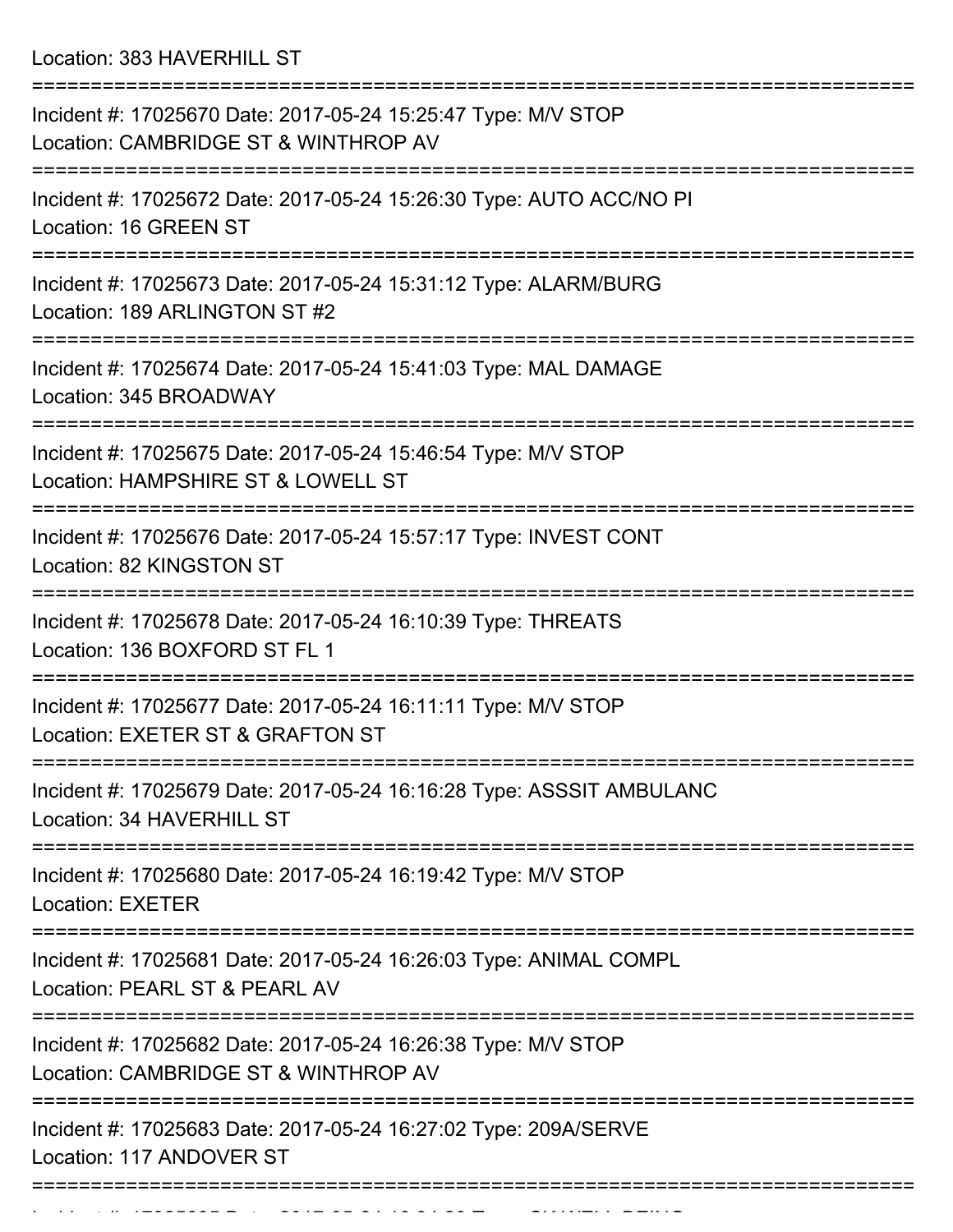Location: 157 ARLINGTON ST #2E

| Incident #: 17025684 Date: 2017-05-24 16:36:16 Type: M/V STOP<br>Location: CAMBRIDGE ST & S UNION ST       |
|------------------------------------------------------------------------------------------------------------|
| Incident #: 17025686 Date: 2017-05-24 16:39:44 Type: NOISE ORD<br>Location: 12 LOWELL TER                  |
| Incident #: 17025687 Date: 2017-05-24 16:40:29 Type: M/V STOP<br>Location: 240 E HAVERHILL ST              |
| Incident #: 17025688 Date: 2017-05-24 16:41:42 Type: 209A/SERVE<br>Location: 40 BODWELL ST                 |
| Incident #: 17025689 Date: 2017-05-24 16:51:51 Type: M/V STOP<br>Location: BOXFORD ST & S UNION ST         |
| Incident #: 17025690 Date: 2017-05-24 16:54:10 Type: 209A/SERVE<br>Location: 10 HALL ST                    |
| Incident #: 17025691 Date: 2017-05-24 16:58:57 Type: SUS PERS/MV<br>Location: 50 SHEPARD ST                |
| Incident #: 17025692 Date: 2017-05-24 16:59:38 Type: SUS PERS/MV<br>Location: BROOK ST                     |
| Incident #: 17025693 Date: 2017-05-24 17:03:48 Type: M/V STOP<br>Location: GRAFTON ST & WINTHROP AV        |
| Incident #: 17025694 Date: 2017-05-24 17:08:53 Type: THREATS<br>Location: 333 HAVERHILL ST                 |
| Incident #: 17025695 Date: 2017-05-24 17:11:07 Type: M/V STOP<br>Location: FERRY ST & HARRIMAN ST          |
| Incident #: 17025696 Date: 2017-05-24 17:11:35 Type: M/V STOP<br>Location: FRANKLIN ST & LOWELL ST         |
| Incident #: 17025697 Date: 2017-05-24 17:16:39 Type: UNWANTEDGUEST<br>Location: WALGREENS / 220 S BROADWAY |
|                                                                                                            |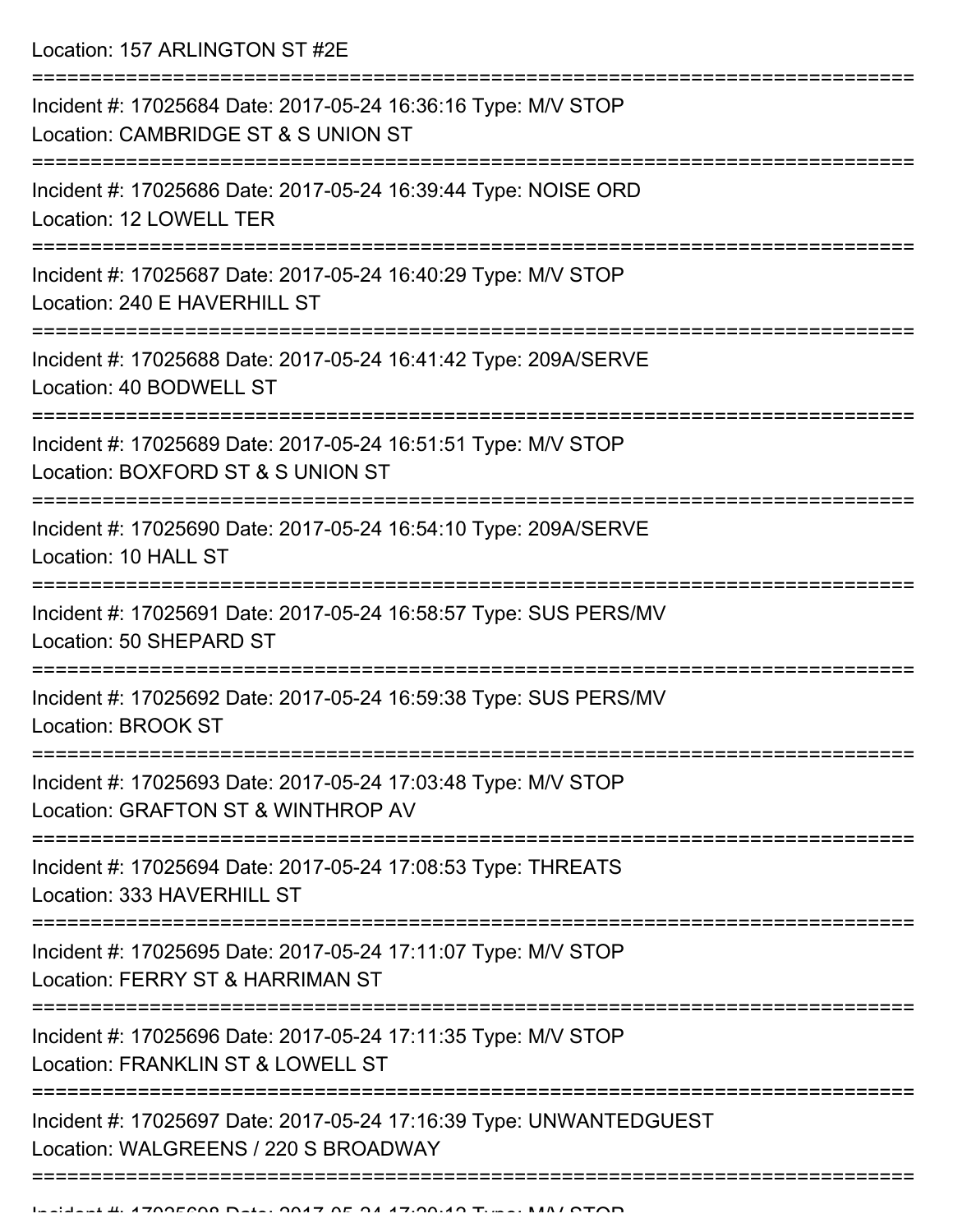| Location: HAMPSHIRE ST & HAVERHILL ST                                                                                          |
|--------------------------------------------------------------------------------------------------------------------------------|
| Incident #: 17025699 Date: 2017-05-24 17:21:45 Type: M/V STOP<br>Location: AMESBURY ST & HAVERHILL ST                          |
| Incident #: 17025700 Date: 2017-05-24 17:23:33 Type: AUTO ACC/PI<br>Location: E HAVERHILL ST & PROSPECT ST                     |
| Incident #: 17025701 Date: 2017-05-24 17:30:39 Type: M/V STOP<br>Location: 256 ESSEX ST                                        |
| Incident #: 17025702 Date: 2017-05-24 17:32:40 Type: M/V STOP<br>Location: 43 BRUCE ST                                         |
| Incident #: 17025703 Date: 2017-05-24 17:36:00 Type: NOISE ORD<br>Location: ANDOVER ST & S UNION ST                            |
| :==========================<br>Incident #: 17025704 Date: 2017-05-24 17:36:45 Type: M/V STOP<br>Location: BRUCE ST & ERVING AV |
| Incident #: 17025705 Date: 2017-05-24 17:39:27 Type: M/V STOP<br>Location: BRUCE ST & ERVING AV                                |
| Incident #: 17025706 Date: 2017-05-24 17:41:06 Type: M/V STOP<br>Location: CARVER ST & MERRIMACK ST                            |
| Incident #: 17025707 Date: 2017-05-24 17:41:56 Type: M/V STOP<br><b>Location: FALLS BRIDGE</b>                                 |
| Incident #: 17025708 Date: 2017-05-24 17:43:48 Type: M/V STOP<br>Location: BROADWAY & LOWELL ST                                |
| Incident #: 17025710 Date: 2017-05-24 17:44:18 Type: VIO CITY ORD<br>Location: MERRIMACK ST & 495                              |
| Incident #: 17025709 Date: 2017-05-24 17:44:22 Type: M/V STOP<br>Location: 205 ESSEX ST                                        |
| Incident #: 17025711 Date: 2017-05-24 17:52:53 Type: M/V STOP<br>Location: LAWRENCE ST & LEXINGTON ST                          |
| Incident #: 17025712 Date: 2017-05-24 17:56:17 Type: M/V STOP                                                                  |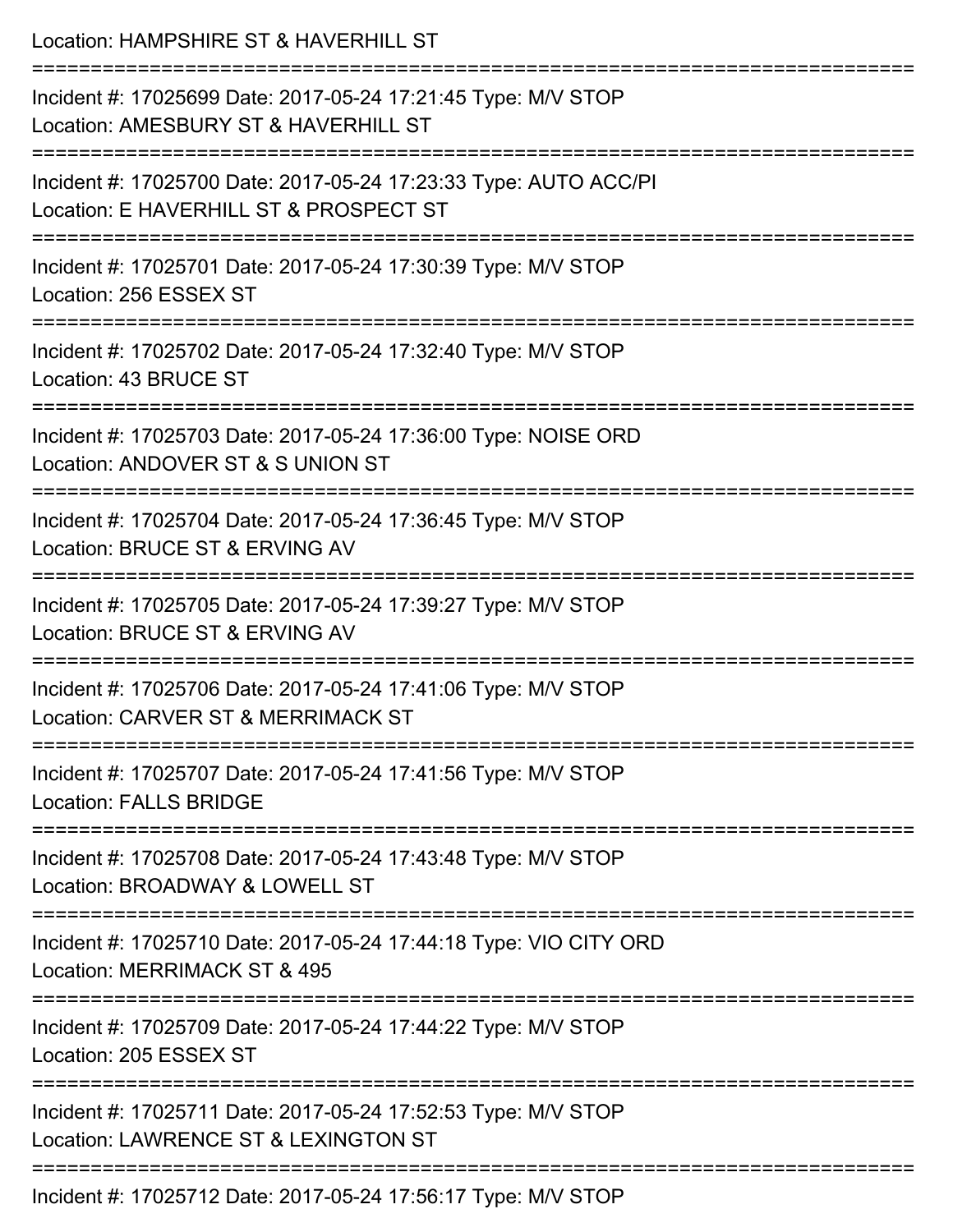| Incident #: 17025713 Date: 2017-05-24 18:00:27 Type: M/V STOP<br>Location: 75 BUNKERHILL ST          |
|------------------------------------------------------------------------------------------------------|
| Incident #: 17025714 Date: 2017-05-24 18:06:06 Type: M/V STOP<br>Location: BROADWAY & LOWELL ST      |
| Incident #: 17025715 Date: 2017-05-24 18:06:30 Type: M/V STOP<br>Location: FERGUSON ST & S BROADWAY  |
| Incident #: 17025716 Date: 2017-05-24 18:08:36 Type: M/V STOP<br>Location: ABBOTT ST & BLANCHARD ST  |
| Incident #: 17025717 Date: 2017-05-24 18:09:13 Type: 209A/SERVE<br>Location: 187 PARK ST             |
| Incident #: 17025718 Date: 2017-05-24 18:14:16 Type: INVEST CONT<br>Location: 380 S UNION ST         |
| Incident #: 17025719 Date: 2017-05-24 18:14:39 Type: M/V STOP<br>Location: MT VERNON ST & S BROADWAY |
| Incident #: 17025720 Date: 2017-05-24 18:16:51 Type: 209A/SERVE<br>Location: 5 EUTAW ST              |
| Incident #: 17025721 Date: 2017-05-24 18:20:45 Type: M/V STOP<br>Location: 157 JACKSON ST            |
| Incident #: 17025722 Date: 2017-05-24 18:22:21 Type: M/V STOP<br>Location: ANDOVER ST & BEACON AV    |
| Incident #: 17025723 Date: 2017-05-24 18:22:42 Type: M/V STOP<br>Location: FERGUSON ST & S BROADWAY  |
| Incident #: 17025724 Date: 2017-05-24 18:26:48 Type: 209A/SERVE<br>Location: 21 SAXONIA AV           |
| Incident #: 17025725 Date: 2017-05-24 18:31:10 Type: AUTO ACC/NO PI<br>Location: BROADWAY & WATER ST |
| Incident #: 17025726 Date: 2017-05-24 18:31:19 Type: SUS PERS/MV                                     |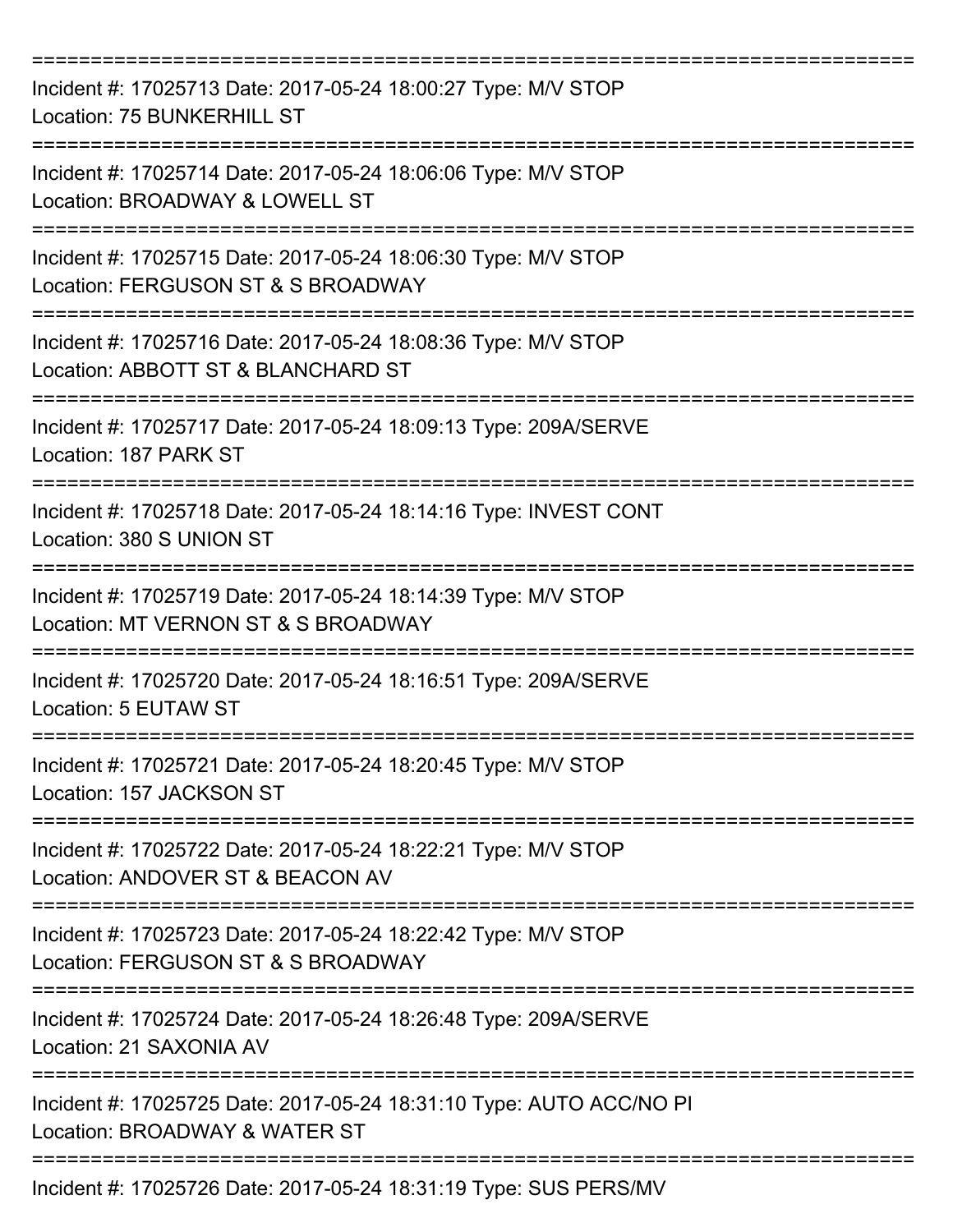| Incident #: 17025727 Date: 2017-05-24 18:34:58 Type: ALARM/BURG<br>Location: 50 PLEASANT ST                                       |
|-----------------------------------------------------------------------------------------------------------------------------------|
| Incident #: 17025728 Date: 2017-05-24 18:36:32 Type: M/V STOP<br>Location: 270 MERRIMACK ST                                       |
| Incident #: 17025729 Date: 2017-05-24 18:38:45 Type: M/V STOP<br>Location: S BROADWAY & SHAW ST                                   |
| Incident #: 17025730 Date: 2017-05-24 18:43:20 Type: M/V STOP<br>Location: CRESTWOOD CIR & MT VERNON ST                           |
| Incident #: 17025731 Date: 2017-05-24 18:44:04 Type: M/V STOP<br>Location: KATHLEEN TER & MT VERNON ST                            |
| Incident #: 17025732 Date: 2017-05-24 18:49:15 Type: DISTURBANCE<br>Location: 70 N PARISH RD                                      |
| Incident #: 17025733 Date: 2017-05-24 18:53:25 Type: M/V STOP<br>Location: BARNARD RD & MT VERNON ST                              |
| Incident #: 17025735 Date: 2017-05-24 18:57:15 Type: HIT & RUN M/V<br>Location: 9 BROADWAY                                        |
| Incident #: 17025734 Date: 2017-05-24 18:57:43 Type: MEDIC SUPPORT<br>Location: 26 MARGIN ST                                      |
| Incident #: 17025736 Date: 2017-05-24 18:59:40 Type: M/V STOP<br>Location: ANDOVER ST & BROOKFIELD ST                             |
| Incident #: 17025737 Date: 2017-05-24 19:00:19 Type: AUTO ACC/NO PI<br>Location: 161 MAY ST<br>---------------------------------- |
| Incident #: 17025738 Date: 2017-05-24 19:01:36 Type: M/V STOP<br>Location: S BROADWAY & WEARE ST                                  |
| Incident #: 17025739 Date: 2017-05-24 19:01:48 Type: 209A/SERVE<br><b>Location: 2 FERGUSON ST</b>                                 |
| Incident #: 17025740 Date: 2017-05-24 19:04:14 Type: M/V STOP                                                                     |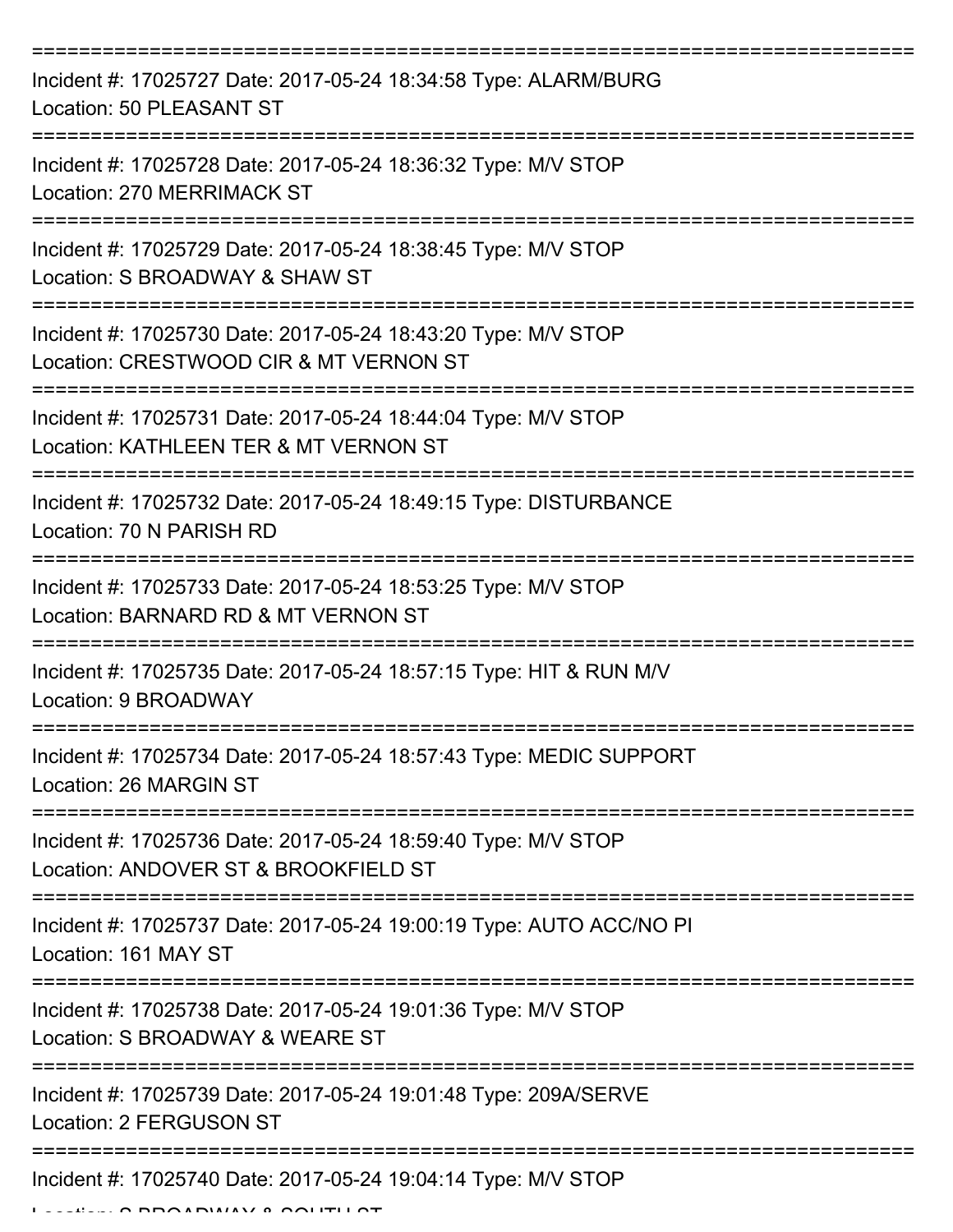| Incident #: 17025741 Date: 2017-05-24 19:06:39 Type: M/V STOP<br>Location: S BROADWAY & S UNION ST EXT<br>---------------------------- |
|----------------------------------------------------------------------------------------------------------------------------------------|
| Incident #: 17025742 Date: 2017-05-24 19:12:34 Type: GENERAL SERV<br>Location: 65 UNION ST                                             |
| Incident #: 17025743 Date: 2017-05-24 19:14:58 Type: SUS PERS/MV<br>Location: BERKELEY ST & KNOX ST                                    |
| Incident #: 17025744 Date: 2017-05-24 19:22:37 Type: MISSING PERS<br>Location: 121 CROSS ST<br>-----------------                       |
| Incident #: 17025745 Date: 2017-05-24 19:30:15 Type: M/V STOP<br>Location: JACKSON ST & SHERIDAN ST                                    |
| Incident #: 17025746 Date: 2017-05-24 19:42:55 Type: M/V STOP<br>Location: GRANT RD & MT VERNON ST                                     |
| Incident #: 17025747 Date: 2017-05-24 19:50:18 Type: DRUG VIO<br>Location: 42 BEACON AV                                                |
| Incident #: 17025748 Date: 2017-05-24 19:54:16 Type: ALARM/BURG<br>Location: SHOWCASE CINEMA / 6 CHICKERING ST                         |
| Incident #: 17025749 Date: 2017-05-24 19:55:26 Type: M/V STOP<br>Location: JAMES ST & MT VERNON ST                                     |
| Incident #: 17025750 Date: 2017-05-24 19:58:46 Type: INVEST CONT<br>Location: 45 FLORAL ST                                             |
| Incident #: 17025751 Date: 2017-05-24 20:02:12 Type: MEDIC SUPPORT<br>Location: 30 MARLBORO ST                                         |
| Incident #: 17025752 Date: 2017-05-24 20:13:06 Type: M/V STOP<br>Location: BRADFORD ST & BROADWAY                                      |
| Incident #: 17025753 Date: 2017-05-24 20:14:07 Type: M/V STOP<br><b>Location: SHERIDAN ST</b>                                          |
| Incident #: 17025754 Date: 2017-05-24 20:34:00 Type: MISSING PERS                                                                      |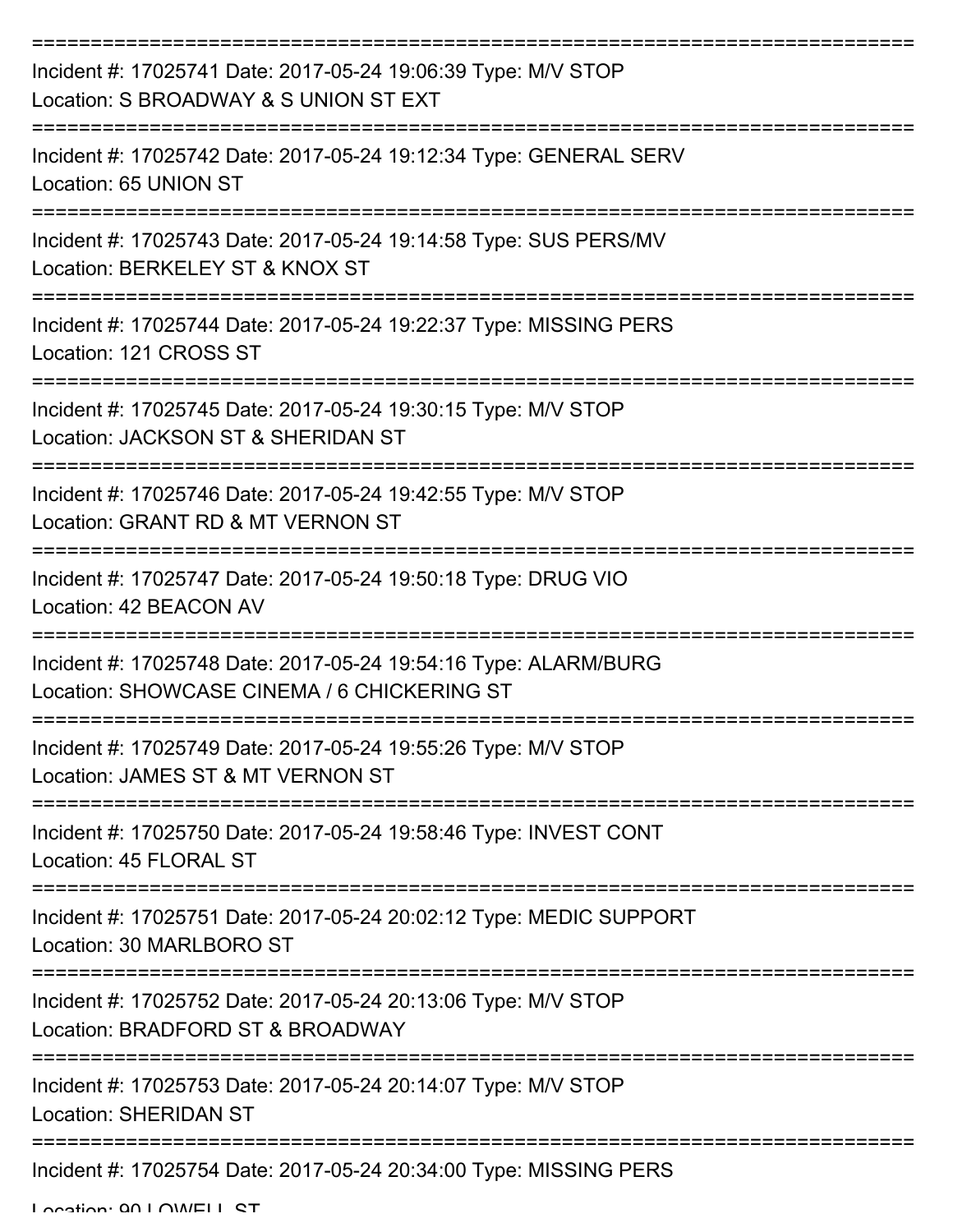| Incident #: 17025755 Date: 2017-05-24 20:44:14 Type: NEIGHBOR PROB<br>Location: 490 HAMPSHIRE ST #314 |
|-------------------------------------------------------------------------------------------------------|
| Incident #: 17025756 Date: 2017-05-24 20:54:26 Type: LOUD NOISE<br>Location: 35 CHICKERING ST         |
| Incident #: 17025757 Date: 2017-05-24 21:05:14 Type: INVEST CONT<br>Location: 59 LEXINGTON ST         |
| Incident #: 17025758 Date: 2017-05-24 21:15:38 Type: A&B PAST<br>Location: 8 ALBION ST                |
| Incident #: 17025759 Date: 2017-05-24 21:44:29 Type: NOISE ORD<br>Location: 292 JACKSON ST            |
| Incident #: 17025760 Date: 2017-05-24 21:47:44 Type: SUS PERS/MV<br>Location: 6 ENDICOTT ST           |
| Incident #: 17025761 Date: 2017-05-24 22:02:54 Type: NOISE ORD<br>Location: 88 KNOX ST                |
| Incident #: 17025762 Date: 2017-05-24 22:13:01 Type: M/V STOP<br>Location: AMESBURY ST & LOWELL ST    |
| Incident #: 17025763 Date: 2017-05-24 22:17:47 Type: M/V STOP<br>Location: JACKSON ST & KNOX ST       |
| Incident #: 17025764 Date: 2017-05-24 22:29:06 Type: M/V STOP<br><b>Location: DIAMOND SPRINGS</b>     |
| Incident #: 17025765 Date: 2017-05-24 22:29:47 Type: SUICIDE ATTEMPT<br>Location: FALLS BRIDGE / null |
| Incident #: 17025766 Date: 2017-05-24 22:35:04 Type: ALARM/BURG<br>Location: 157 SARATOGA ST          |
| Incident #: 17025767 Date: 2017-05-24 22:44:55 Type: SHOTS FIRED<br>Location: 162 WEST ST             |
| Incident #: 17025768 Date: 2017-05-24 22:51:36 Type: ALARM/BURG<br>Location: 90 GLENN ST #300         |